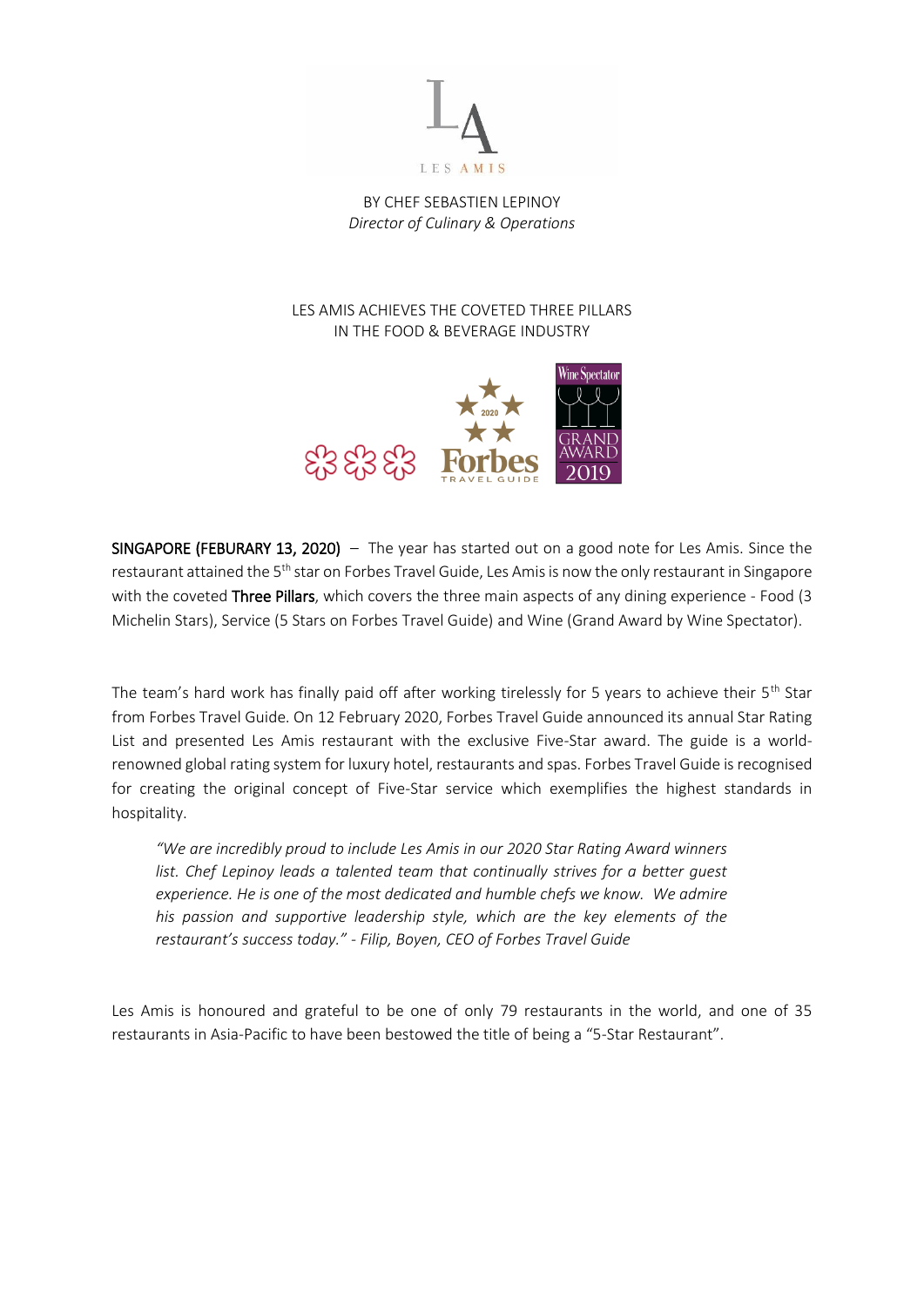## TALENT DEVELOPMENT PROGRAMME

In a fine dining restaurant, excellent food and personalized service is a team effort. Both elements carry equal weightage in crafting a unique and memorable dining experience for their guests. Therefore, at Les Amis, no effort or resource is spared when it comes to investing in their staff. Under the leadership of Chef Sebastien Lepinoy (Director of Culinary & Operations), the team conceived a Talent Development Programme to provide opportunities for their staff to hone their skills and build on their reservoir of knowledge.

For a start, the team hires external trainers who have worked with some of the most renowned 5-star hotels and airline companies. Together with the trainers, the team works on seemingly minute details which play a far bigger role in the restaurant's goal of delivering personalized service. The in-depth training sessions covers topics ranging from providing anticipatory service to reading the body language of their guests, and so on.

*"Every staff is different. They have different experiences, values, cultural background and so on. Hence, it is our job to standardise how we present ourselves to guests in order to be in line with the values Les Amis restaurant strives to uphold. This is where the trainers come in to aid our efforts in creating a stronger team with better synergy." - Chef Lepinoy (Director of Culinary & Operations, Les Amis)*

To enhance the team's technical knowledge, Chef Lepinoy also sends key team members to France for on-the-job training with different producers that the restaurant works with.

*"It's a huge investment for an independent restaurant like Les Amis to hire external trainers every quarter and to send my team to France for training and exposure. The trainers that we engage every quarter often work with established internationally renowned organisations from various industries. These organisations often have a sizeable budget to invest in their manpower compared to a restaurant like Les Amis. But I have no regrets. At the end of the day our investment is all worth it! Now, we have specialist in different fields – Cheese, Truffle and Caviar, all of whom have been trained in France." - Chef Lepinoy*

Today, Les Amis benefits from having their very own in-house experts affectionately referred to as "Masters" – i.e. Master of Cheese, Master of Caviar and Master of Truffle, setting them apart from fellow fine dining restaurants around the world. The presence of Masters in the front of house gives the team even more opportunities to interact and share interesting stories with their guests. This would in turn allow the guests to have a greater understanding and appreciation for the ingredients used at Les Amis.